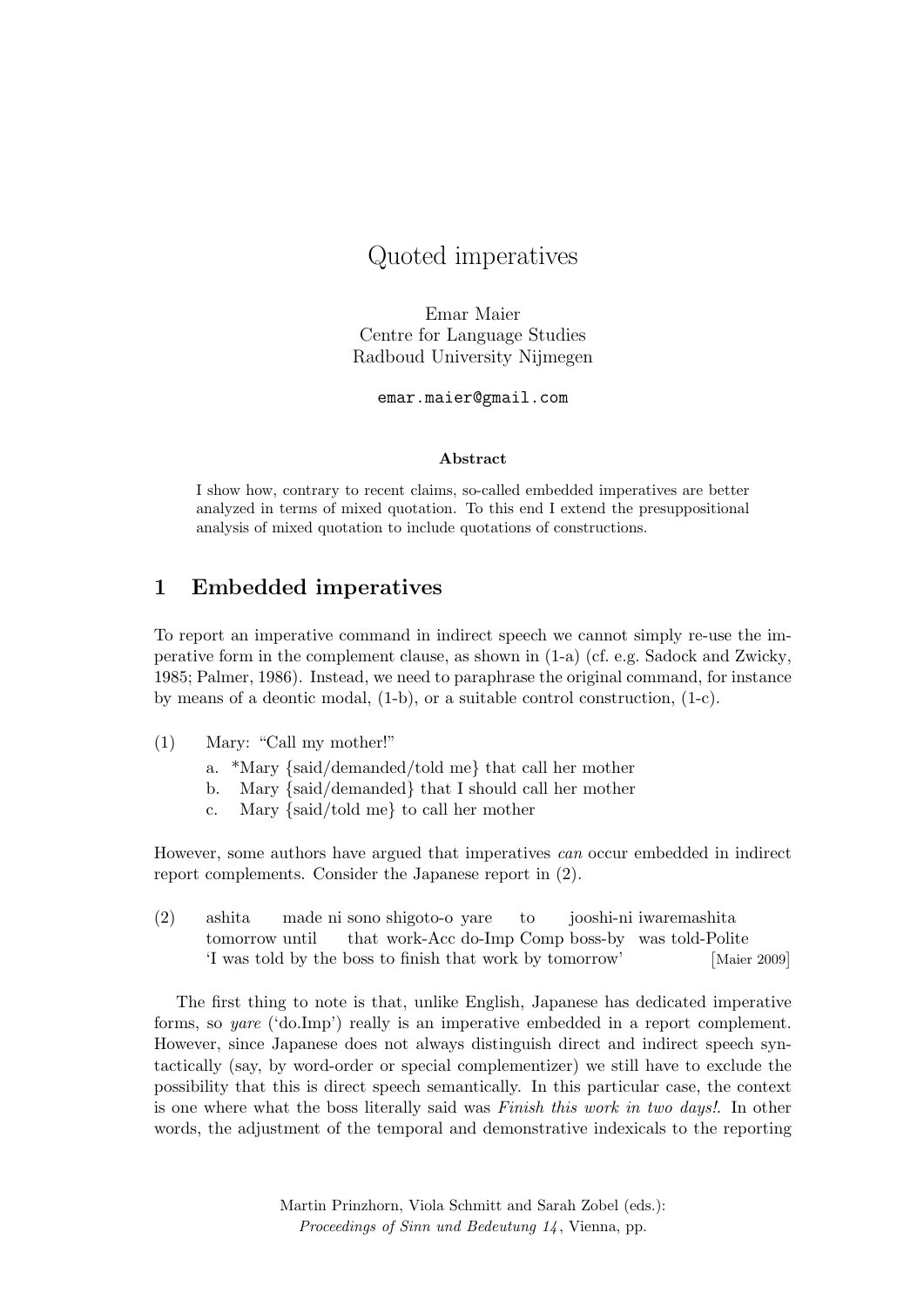situation serves to establish indirect speech. What we're dealing with here is therefore a so-called indirect imperative.<sup>1</sup>

A similar story can be told for the German report in (3).  $Ruf...$  an is an unambiguously imperative form, and the possessive pronoun refers to the actual speaker which rules out direct discourse:

(3) Hans hat dir doch gestern Hans has you yesterday already said schon gesagt, ruf call.Imp my meinen Vater an father 'Hans told you yesterday already to call my father' ˆ [Schwager 2006]

Finally, Crnic and Trinh (2008) argue that even English has indirect imperatives. If, as they argue, call in  $(4)$  is indeed an imperative and his refers back to *John*, then  $(4)$ is yet another exampel of an indirect imperative:

(4) John said call his mom

Note however that the argumentation for English requires an extra step, as call could also be an infinitive. To exclude this possibility Crnic and Trinh (2008) point out that infinitive complements differ from indirect imperative in allowing wh-movement (an interesting data point that I'll briefly return to at the end of section 4):

(5) a. Who did John say to call at 3PM b. \*Who did John say call at 3PM

Additional explanations are needed for the restrictions on the matrix verb (only  $say$ ), and for the lack of overt complementizers (in both German and English), but these will not concern us here.

A more fundamental challenge for the indirect imperatives view is that it leads to the introduction of monstrous operators. Imperatives are usually considered to be semantically as well as morphologically second person, i.e. the actual addressee is ordered to do something. In addition, the source of the command is the actual speaker, so a simple imperative actually contains two indexical parameters somewhere in the syntax and/or semantics: do the work!  $\approx I$  command you to do the work. In (30) we see that these indexical parameters are shifted when the imperative is embedded in a third person report: it's my boss who (reportedly) told me to do the work, rather than me commanding you. Indexical shifting in indirect discourse means that there's a context shifting operator (a 'monster' in Kaplan's (1989) terminology) at work. For some languages there is independent evidence for monsters in indirect speech. In Amharic (Schlenker, 2003; Anand, 2006) or Zazaki (Anand and Nevins, 2004), for instance, person indexicals consistently allow shifted interpretations in speech reports. But in Japanese, German and English, person indexicals are generally well-behaved, i.e. My boss said that I commanded you to do this work cannot mean that my boss told me to

<sup>1</sup>Schwager (2006) and Oshima (2006) present additional evidence for the thesis that some embedded Japanese imperatives are embedded in indirect rather than direct speech complements.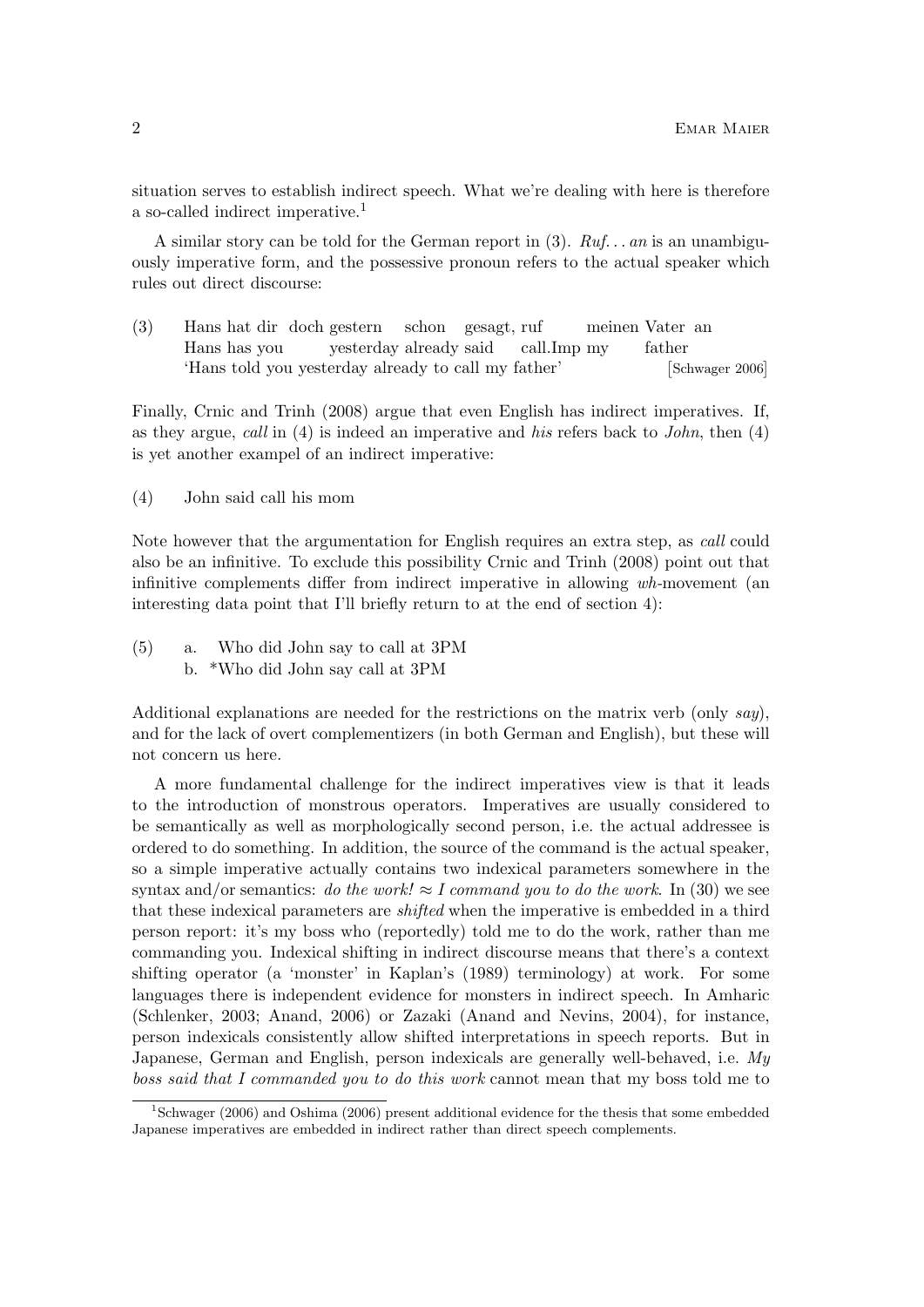do it. In fact, proponents of the indirect imperative view often presuppose the nonmonstrous behavior of these languages in their argumentation to exclude direct speech in the first place.<sup>2</sup> The introduction of monsters at this point thus creates a very real problem of circularity.

In this paper I propose an alternative analysis of the 'indirect imperative' data, in terms of covert mixed quotation. My account sticks with the original intuition expressed at the beginning of the paper that there are no indirect imperatives. Instead of introducing ad hoc monsters, I rely on a number of independently motivated mechanisms, such as a presuppositional account of mixed quotation and interjection. I thereby return to a rather traditional view of the Japanese data as 'blended quasi-direct discourse' (Kuno, 1988), i.e. as a mix of direct and indirect speech.

The focus of this paper lies in discussing the extensions to the current theory of mixed quotation that are needed to be able to represent the types of examples in (30)– (4) as some kind of quotations. What I will offer is more a proof of concept than a fully worked out analysis of the cross-linguistic variety of restrictions on indirect embedding of imperatives.

## 2 Mixed quotation

Mixed quotation consists of an indirect speech report in which a part is quoted verbatim, as in Davidson's 1979 Quine said that quotation "has a certain anomalous feature". Crucially, the quoted part in such examples is used and mentioned at the same time Davidson (1979). In this section I provide the formal apparatus needed to substantiate this idea. To properly account for quotations of discontinuous constituents in section 3 below, the presentation here will have to be more precise than earlier versions of the presuppositional analysis (e.g. Geurts and Maier, 2005; Maier, 2009). In particular, the current formalization will borrow more heavily from Potts (2007).

Section 2.1 lays the foundation by introducing the syntax and semantics of direct and indirect speech in a grammar inspired by the work of Potts. Section 2.2 adds presuppositions and DRT to arrive at a proper analysis of mixed quotation.

#### 2.1 Indirect discourse, pure quotation, and direct discourse

Our grammar formalism will treat linguistic expressions as triples containing a surface representation, a logical representation, and a type. The written sentence  $\Gamma'$ m a fool, for instance, is represented as the following triple:

(6)  $\langle$  I'm a fool, fool(i), t $\rangle$ 

In other words, the grammar has the following structure:

<sup>&</sup>lt;sup>2</sup>In particular, Crnic and Trinh, who cannot rely on the other main diagnostic for indirect speech, viz. wh-movement.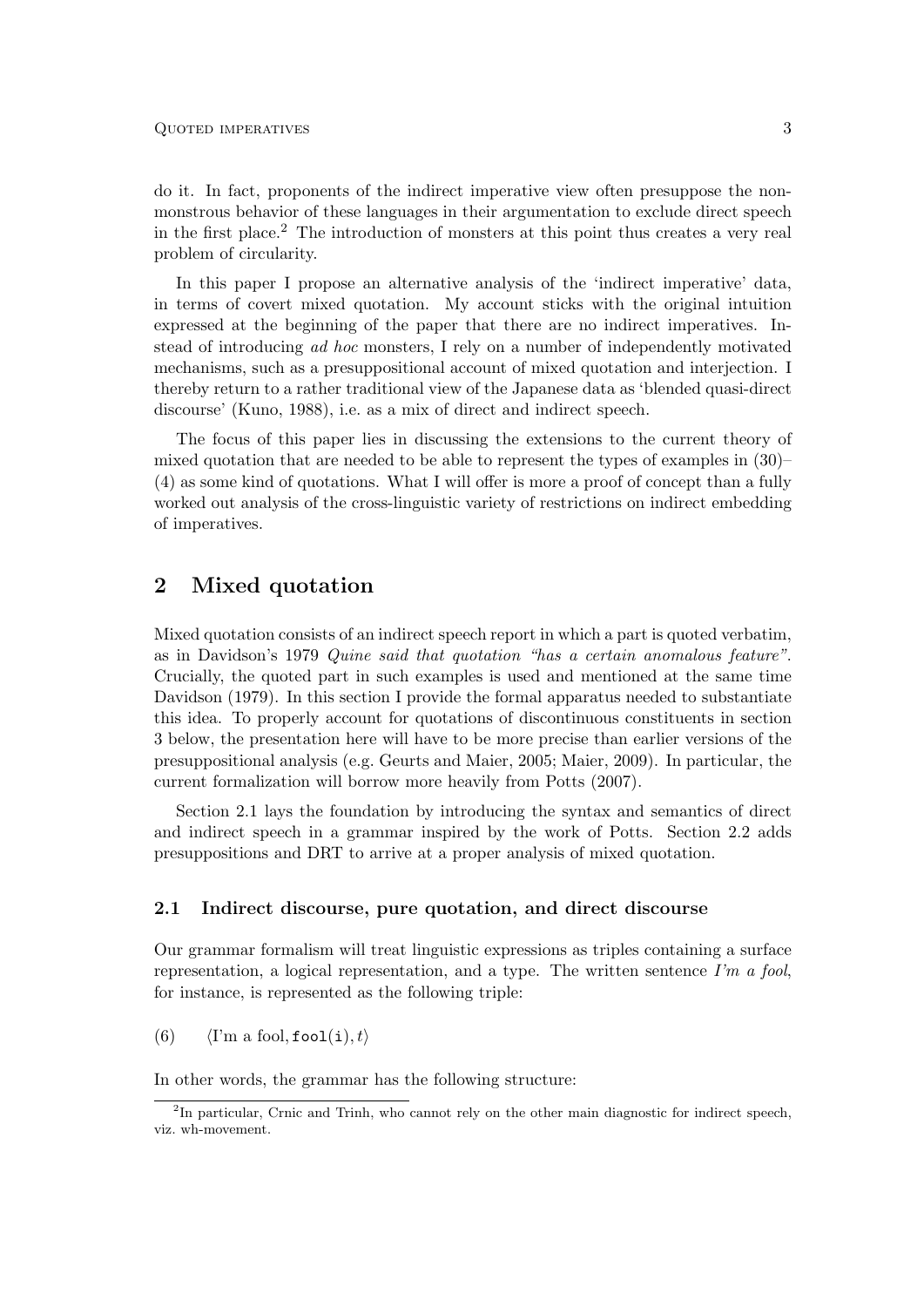(7)  $G \subseteq A^* \times \mathcal{L} \times Type$ 

- a.  $A^* =$  set of finite strings over alphabet  $A \cap$  denotes string concatenation)
- b.  $\mathcal{L} =$  formal language
- c.  $Type = set of types$

For concreteness, let's take  $A$  to be the roman alphabet,  $\mathcal L$  the language of intensional, typed lambda calculus, and  $Type$  the set of functional types generated by the basic types  $e$  (entities) and  $t$  (propositions).

From two basic or complex elements in G we can make a new one, if the types allow it, in the usual manner:

(8) 
$$
\langle \sigma_1 \cap \sigma_2, (\varphi_1(\varphi_2)), \tau_1 \rangle
$$
  
 $\langle \sigma_1, \varphi_1, \tau_2 \tau_1 \rangle \quad \langle \sigma_2, \varphi_2, \tau_2 \rangle$ 

Note that we allow a lot of overgeneration by letting composition be entirely typedriven. For a more restrictive system, we could start by following Potts in adding a categorial grammar component into the terms of G.

To illustrate this perhaps somewhat unusual presentation of a rather familiar system, we'll consider the derivation of a normal English indirect speech report. Let's construct a tree in  $G$  whose top-node contains the sentence Otto says that I am a fool as it's first component. If we do it right, the third component will be a type  $t$ , and the second will represent the intuitive truth conditions of the report in a familiar logical language. Strictly speaking we first have to agree on a set of terminal nodes, i.e. lexical items. To keep matters simple let's say Otto and I are type  $e$ , say is tet, that is logically vacuous, and am a fool consists of two vacuous operators prefixed to an et predicate. This gives lexical triples like  $\langle$ Otto, o, e $\rangle$  and  $\langle$ says, say, tet $\rangle$ , which we can combine into the following tree:

(9) (Otto says that I am a fool,  $(say(fool(i)))(o), t$ )

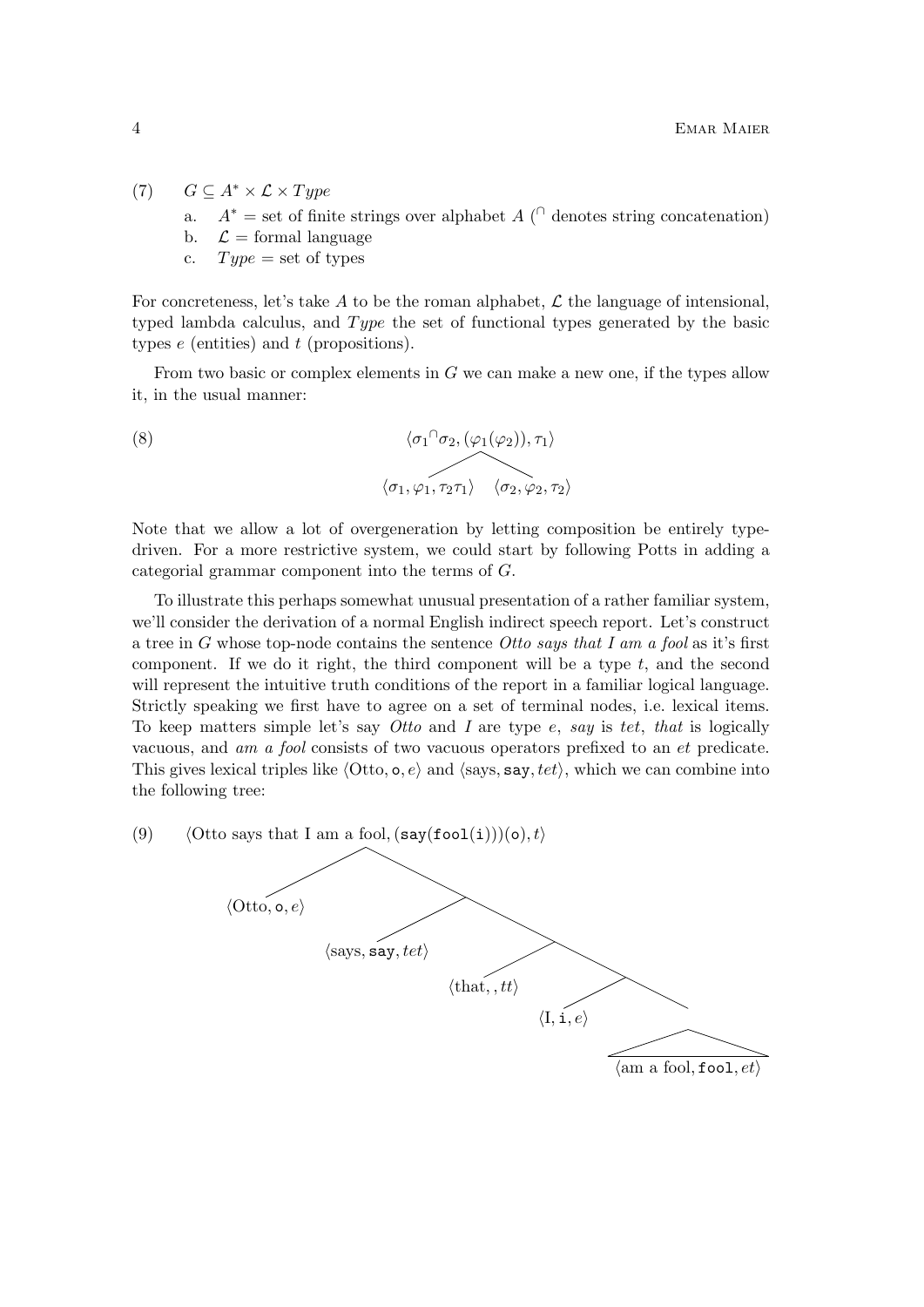The grammatical trees we can derive in  $G$  come with a representation of truth conditions. Assuming that our formal language  $\mathcal L$  already has a sound truth definition, it suffices to say that the interpretation of a triple in  $G$  is given by interpreting it's second component:

(10)  $\llbracket \langle \sigma, \varphi, \tau \rangle \rrbracket^c = \llbracket \varphi \rrbracket^c \in D_\tau$ 

To deal with the semantic context dependence of indexicals we relatize semantic interpretation to a context parameter c. Thus, we can use Kaplan's (1989) logic of demonstratives to interpret I and indirect speech say:

(11) a. b.  $c :=$  the speaker of  $c$ b.  $\left[\left(\mathsf{say}(\varphi)\right)(\alpha)\right]^c :=$  the proposition that  $\left[\alpha\right]^c$  utters some sentence that in her utterance context  $c'$  expresses proposition  $[\![\varphi]\!]^c$ 

So, to finish our example:  $[\langle \text{ Otto says that I am a fool},(\text{say}(\text{fool}(i)))(o), t \rangle]^c [\langle \text{say}(\text{fool}(i)))(o) \rangle]$ <sup>c</sup>  $=$  the proposition that Otto utters something that expresses that I'm a fool

With indirect discourse taken care of, we turn to quotation. Our goal is a semantics of mixed quotation, but we start with more basic forms: direct discourse and pure quotation. Pure quotation is the use of quotation marks to refer to the linguistic material enclosed within those quotation marks:

(12) 'fool' rhymes with 'tool'

I'm following the so-called disquotational theory of pure quotation, by which an expression enclosed in quotation marks refers to that enclosed expression: fool, a predicate of type et, refers to the set of fools, but 'fool', the same expression flanked by quotation marks, refers to a word, viz. the word *fool*. To formalize the disquotational semantics of pure quotation, we first need to extend our semantic domains to include linguistic material, i.e. we need to add a new type  $u$  for expressions that refer not to objects or properties in the world, but to linguistic entities. Expressions flanked by quotation marks will be represented in  $G$  as type  $u$  terms, referring to the linguistic expressions inside the quotation marks. To capture the fact that these linguistic expressions referred to can themselves be interpretable linguistic expressions, I take the domain of interpretation associated with type  $u$  to be  $G$ , our grammatical triples.

How does this translate to our grammar? We make terms of type  $u$  by adding quotation marks  $(\cdot \dots)$  at the surface,  $\ulcorner \dots \urcorner$  in  $\mathcal{L}$ ) around a term in G. That is, we add the following composition rule (Potts, 2007):

(13) 
$$
\langle \langle \bigcirc \sigma \bigcirc \cdot, \bigcirc \langle \sigma, \varphi, \tau \rangle \bigcirc \cdot, u \rangle
$$

$$
\langle \sigma, \varphi, \tau \rangle
$$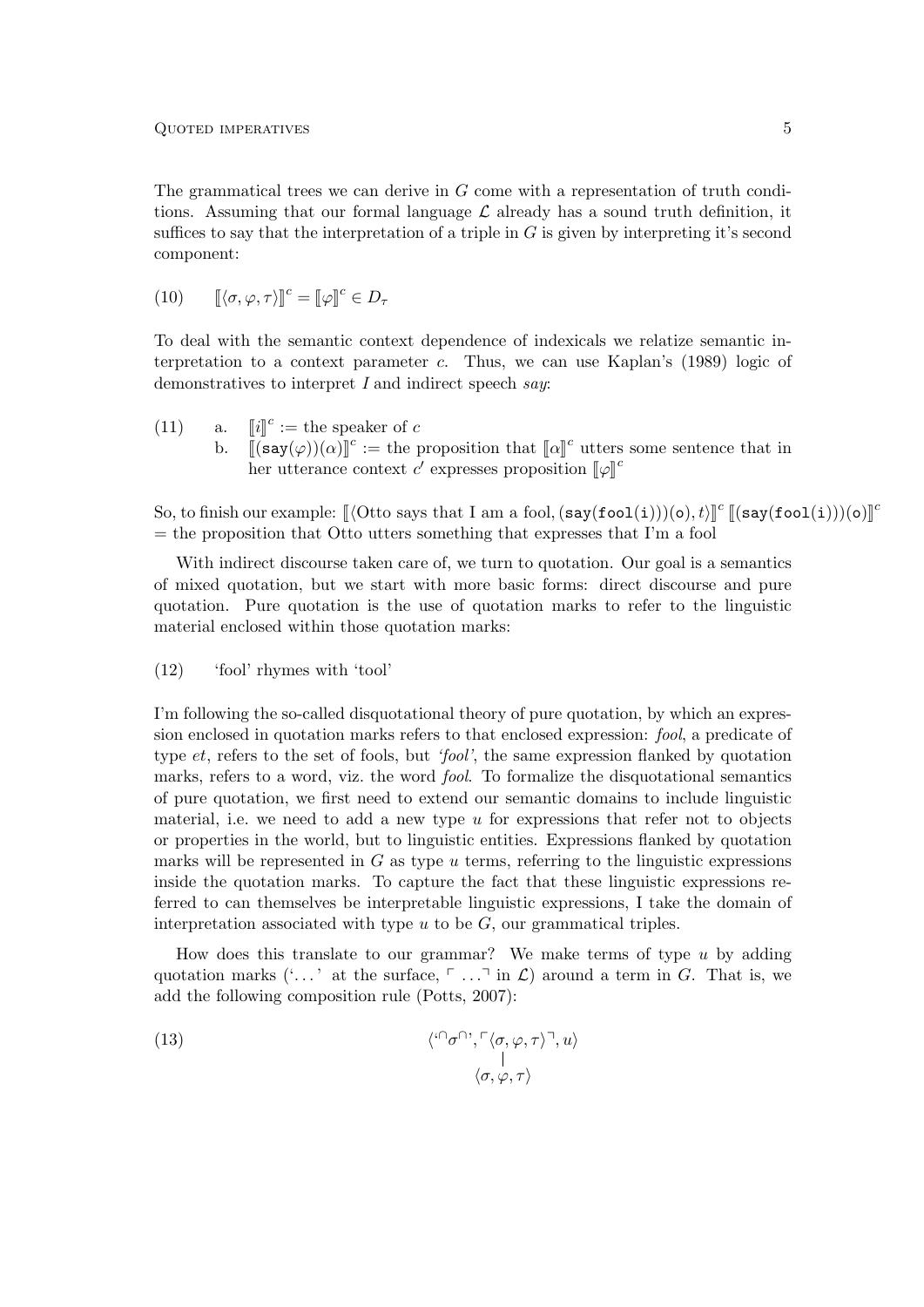To clarify what's going on in the second component we have to look at the semantics. We have a new type u with  $D_u = G$ . The interpretation of a type u term is the interpretation of its second component, which is give by (14):

(14) 
$$
[\![\ulcorner \langle \sigma, \varphi, \tau \rangle \urcorner]\!]^c = \langle \sigma, \varphi, \tau \rangle
$$

This captures the self-reference that is the hallmark of the disquotational theory. It is also what prompted us to construe the second component of a type  $u$  term in  $G$  as containing the whole triple representing the quoted expression.

We can naturally extend this analysis of pure quotation to direct discourse. A direct discourse report like (15) asserts a relation between Otto and a particular sentence, i.e. a grammatical triple of type t.

(15) Otto says, 'I am a fool'

The simple proposal is that the direct quotation marks in (15) are simply pure quotation marks, turning the reported phrase into a term of type  $u$ . All we need then is a separate lexical item for direct discourse saying:  $\langle$ says,, say<sup>d</sup>, uet $\rangle$ 

Let me illustrate the theory of pure quotation and direct discourse by generating the tree for  $(15)$ , the direct discourse counterpart of  $(9)$ :



Semantically:  $\left[ (16) \right]^c = \left[ (\text{say}^d(\ulcorner \langle \text{I'm a fool}, \text{fool}(i), t \rangle \urcorner))(\text{o}) \right]^c = 1$  iff Otto stands in the say-relation to  $\langle \mathbf{I}'\mathbf{m} \text{ a fool}, \texttt{fool}(i), t \rangle$ 

#### 2.2 The presuppositional analysis of mixed quotation

Consider the following case of mixed quotation (based on a newspaper example from Recanati (2001:680), involving an indexical to show off one of the main selling points of the presuppositional analysis).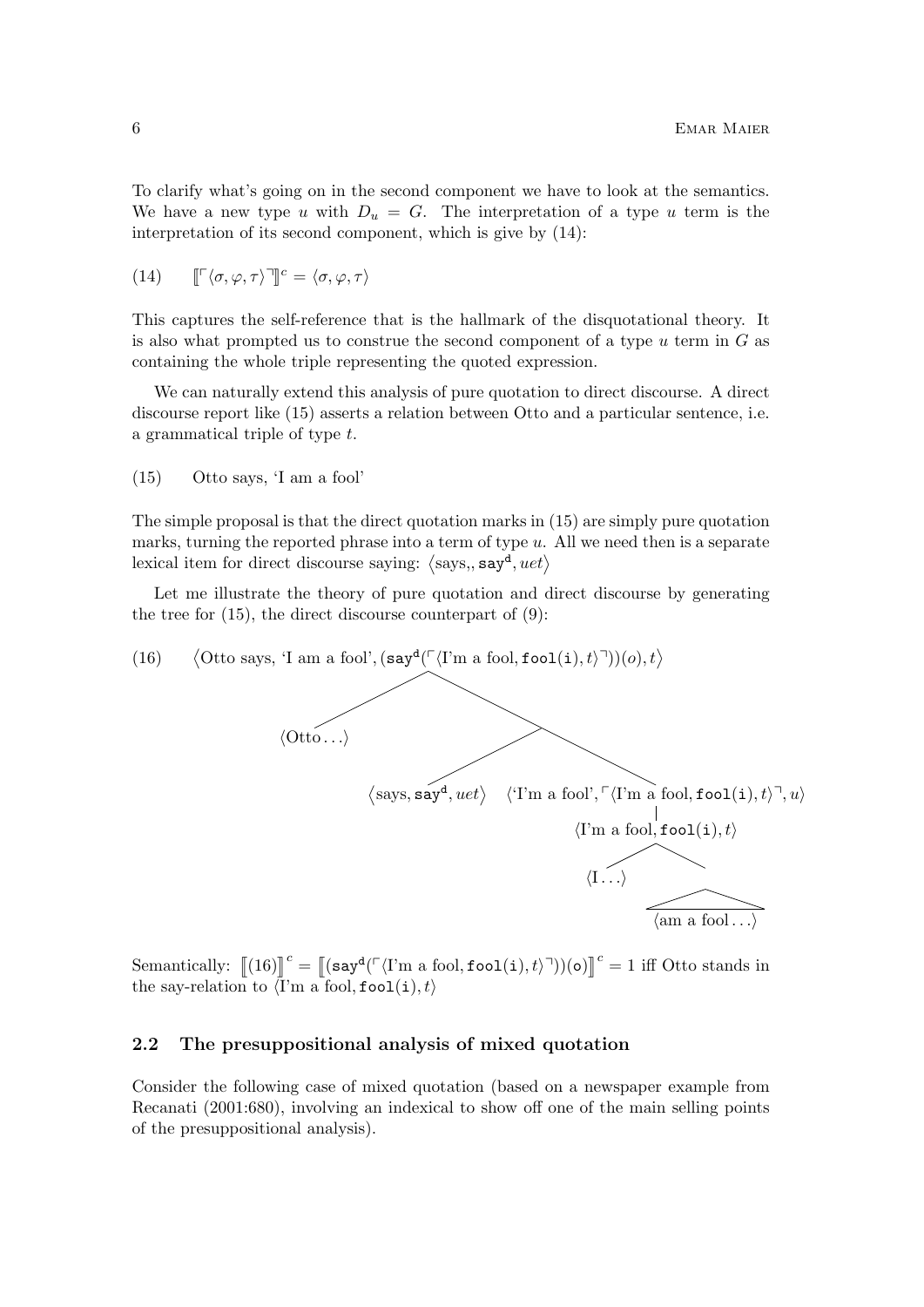(17) John said that this is "news to me"

An important difference between mixed and pure quotation is that a mixed quoted term ("news to me") is not a self-referential term of type  $u$ , but rather a syntactically integrated constituent of the report complement, in this case a VP of type et. In other words a mixed quoted VP is itself a VP, referring to a property. But what property? Certainly not the same property that the VP without the quotation marks expresses, because, for one, the intended referent of the mixed quoted first person me in (17) is John, not me. As Geurts and Maier (2005) put it, the mixed quotation marks induce a meaning shift, from the actual meaning of the words to the meaning that the reported speaker associates with those words. In short: (17)  $\approx$  John said that this has the property he refers to as 'news to me'

To account for the context-dependence of what someone means with his words we analyze the shifted meaning part as a presupposition (unlike Potts, who analyzes it as a kind of conventional implicature in a separate dimension).

- (18) a. presupposition: John used the expression 'news to me' to express some property P
	- b. assertion: John said that this has property P

The formalization of these ideas takes place in Discourse Representation Theory (Kamp, 1981) with the theory of Presupposition as Anaphora (van der Sandt, 1992), henceforth DRT+PA. There are two stages of interpretation. In the construction stage, the grammar couples senteces with Preliminary DRS's (PrelDRS). In terms of our  $G: \mathcal{L} =$  the compositional PrelDRS language (with types, lambdas, and (unresolved/in situ) presuppositions marked as dashed boxes). Then there is a resolution stage, where the context DRS, a representation of the common ground, is merged with the PrelDRS and all presuppositions are resolved.

Representing the presuppositional content described in (18) requires one final ingredient: a ternary relation express, relating an individual and a piece of linguistic material  $(\in G)$  to the semantic objects  $(\in D)$  that that individual associates with that linguistic object:

(19) express(x,  $\lceil \langle \text{news to me, news.to}(i), et \rangle \rceil$ , X)  $\approx$  x uses  $\langle$  news to me, ...  $\rangle$  to refer to X

In DRT+PA we can now represent the X such that he uses 'news to me' to refer to X as any other definite description, viz. as a presupposition. In fact, the mixed quote presupposition contains an anphoric element itself, the he representing the source of the quotation in the above paraphrase. The following composition rule which completes the analysis of mixed quotation:<sup>3</sup>

<sup>&</sup>lt;sup>3</sup>Here, double quotes denote mixed quotation, single quotes denote pure quotation, dashed boxes denote unresolved presupposition complexes in which each discourse referent represents a presupposition.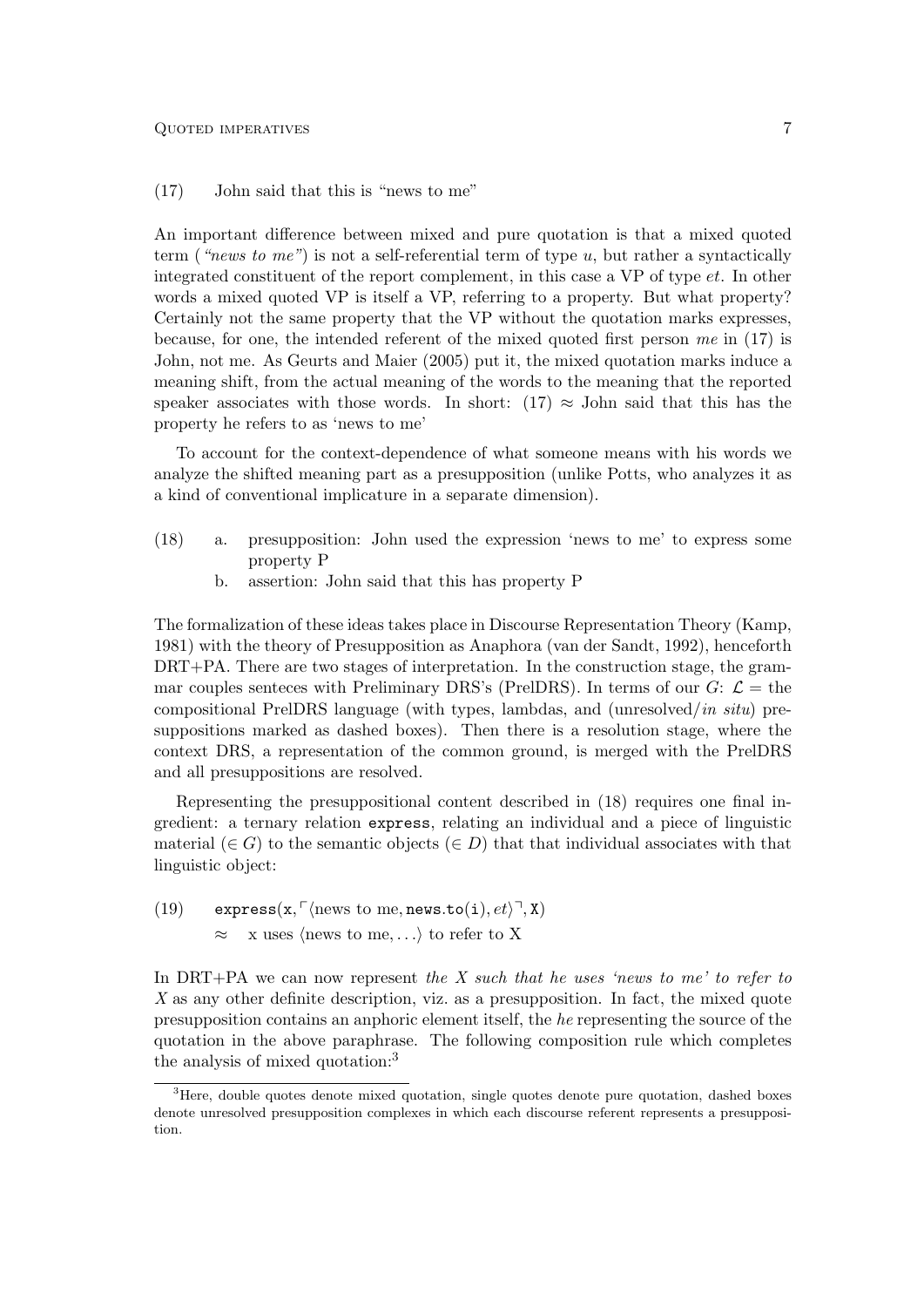(20)  

$$
\left\langle \begin{array}{c} \n\alpha \cap \sigma \cap \dots \bigg\{ \begin{bmatrix} \n\sigma \cap \dots \sigma \end{bmatrix} \begin{bmatrix} \n\alpha \end{bmatrix} \right\} \n\begin{bmatrix} \n\alpha \end{bmatrix} \n\begin{bmatrix} \n\alpha \end{bmatrix} \n\begin{bmatrix} \n\alpha \end{bmatrix} \n\begin{bmatrix} \n\alpha \end{bmatrix} \n\begin{bmatrix} \n\alpha \end{bmatrix} \n\begin{bmatrix} \n\alpha \end{bmatrix} \n\begin{bmatrix} \n\alpha \end{bmatrix} \n\begin{bmatrix} \n\alpha \end{bmatrix} \n\begin{bmatrix} \n\alpha \end{bmatrix} \n\begin{bmatrix} \n\alpha \end{bmatrix} \n\begin{bmatrix} \n\alpha \end{bmatrix} \n\begin{bmatrix} \n\alpha \end{bmatrix} \n\begin{bmatrix} \n\alpha \end{bmatrix} \n\begin{bmatrix} \n\alpha \end{bmatrix} \n\begin{bmatrix} \n\alpha \end{bmatrix} \n\end{bmatrix} \n\end{array} \right}, \tau \right\rangle
$$

For example, in the construction stage we construct the following tree:  $4$ 



<sup>&</sup>lt;sup>4</sup>G-triples now represented vertically, with round instead of angled brackets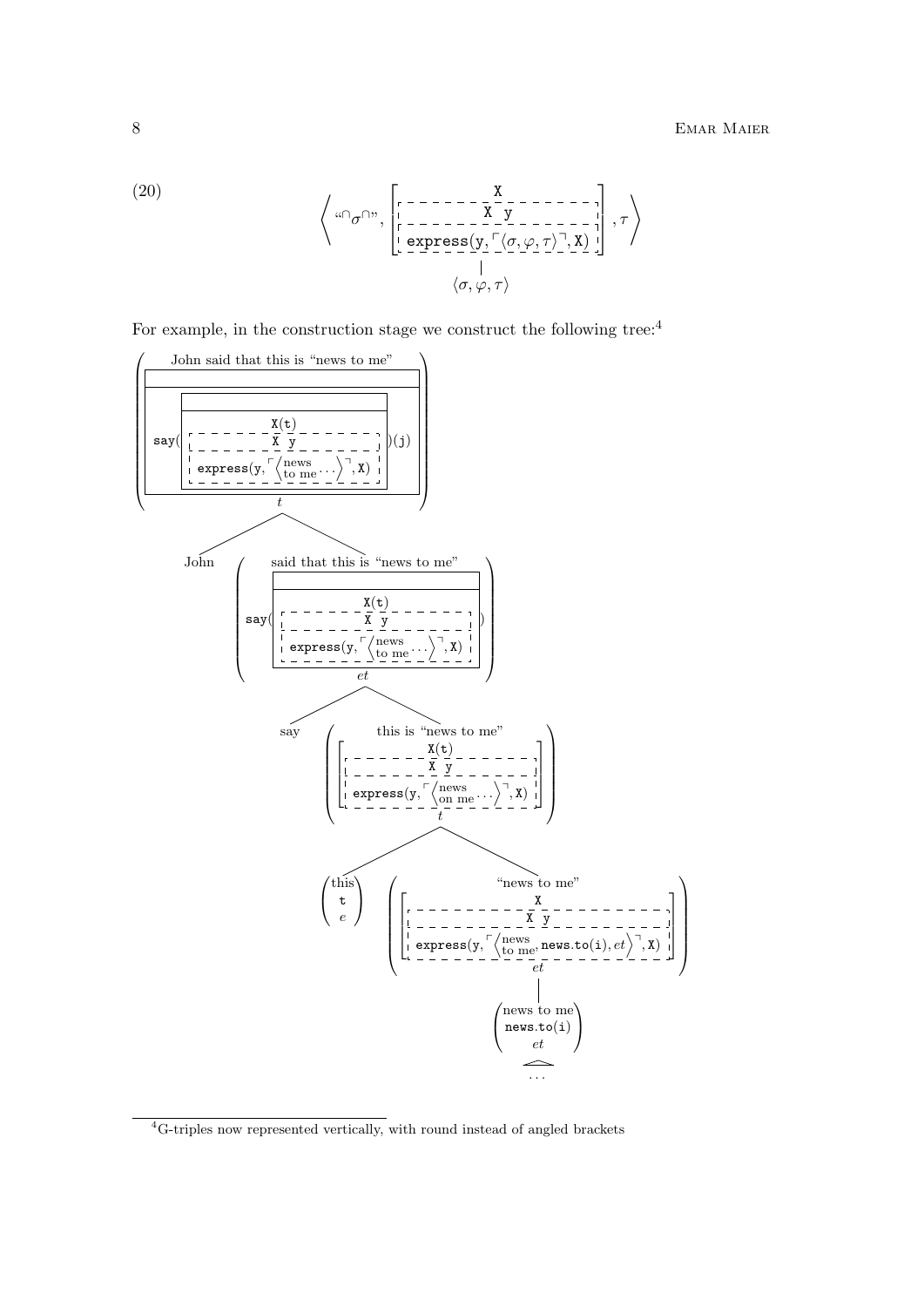The top-node contains the PrelDRS for our sentence. It contains a double presupposition triggered by the mixed quotation rule. In the resolution stage we take this PrelDRS, merge it with the representation of our common ground, which we assume will minimally contain some representation of a salient John  $(j)$  and some salient bit of 'news' (t). We then proceed to match the presuppositions with suitable antecedents where possible. The source presupposition y will look for someone who can be said to be expressing something and therefore find a match in the matrix subject John. But unless the context specifies explicitly that John tends to use the term news to me to denote this or that specific property, we will have to accommodate the main presupposition X of the mixed quotation, as shown below.



After this process of contextual merging, binding y, and accommodating X, our final output reads: there is a John, some info, and a property; John uses the term news to me to refer to the property; John says that the info has that property. In English: John says that this has a property he refers to as *news to me.*<sup>5</sup>

#### 2.3 Some problematic predictions

Although the presuppositional analysis is quite flexible and can deal with a range of quotational shift phenomena, it is not quite powerful enough to deal with all the cases where we'd like to apply it, including the indirect imperatives of section 1.

First of all, to analyze indirect imperatives as mixed quotation we have to assume that the quotational meaning shift can be applied covertly. This is relatively unproblematic as there are clear cases of unmarked pure quotation (e.g. My name is Emar) and direct discourse (e.g. in colloquial English or Japanese).

A more serious limitation of our base system is the prediction that only grammatical constituents can be mixed quoted. Although we can extend  $G$  with un-lexical  $(\langle$ misunderestimate,  $\emptyset$ ,  $eet \rangle$  and even typeless  $(\langle$ sdd6Gte,  $\emptyset$ , $\emptyset \rangle$ ) strings, the application of the mixed quotation composition rule requires that we know at least the type of the quoted expression. However, in real-life we find mixed quotations that standard syntactic theories will not assign any category/type to:

(21) David said that he had donated "largish sums, to several benign institutions" [Abbott 2005]

<sup>&</sup>lt;sup>5</sup>If context allows, we can strengthen this pragmatically by assuming that John speaks English like the rest of us, i.e. he uses the same grammar  $G$ , and hence uses news to me to refer to the fact that something is new to him, John.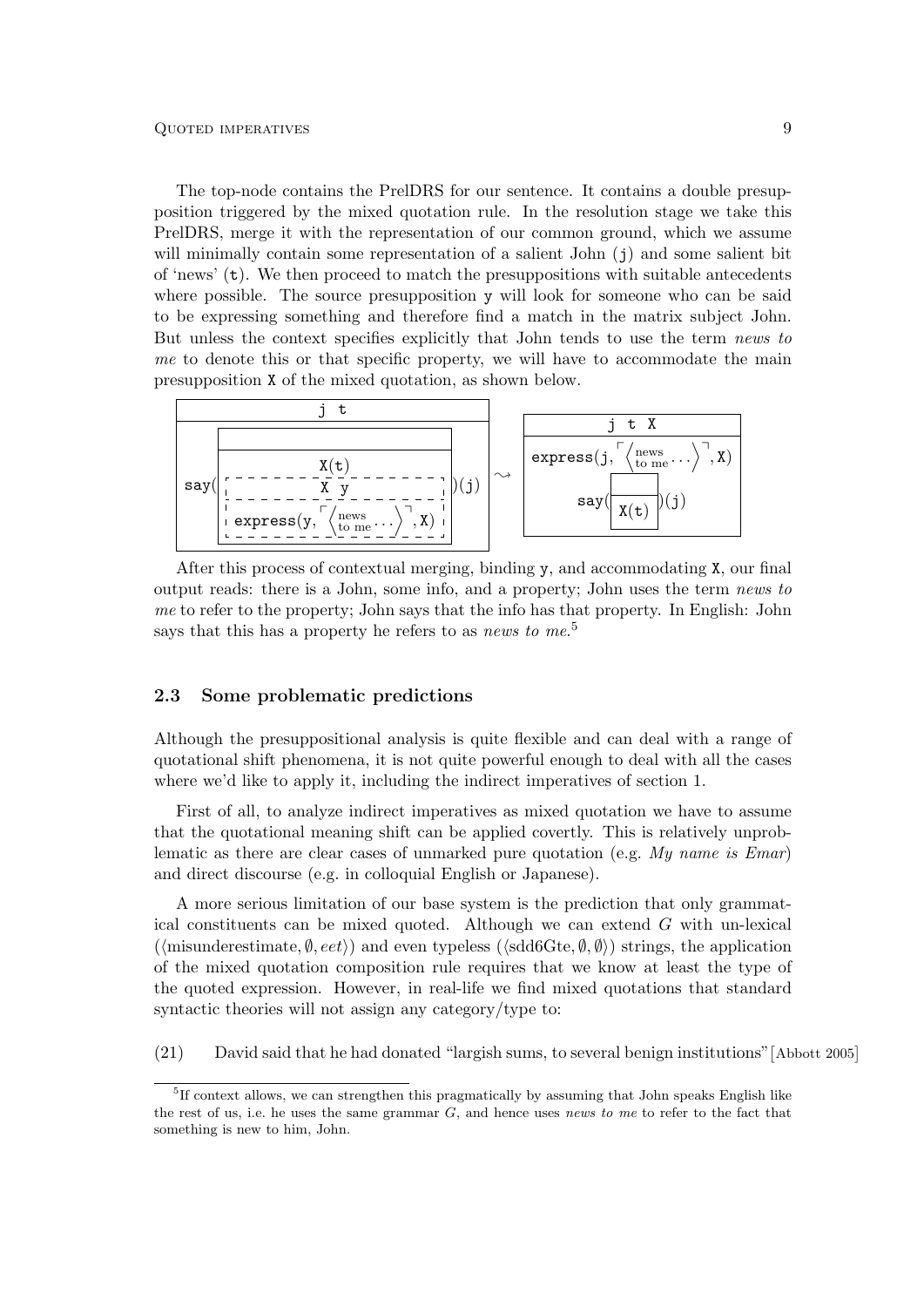Finally, we predict that mixed quoted indexicals always shift. Although this is usually correct, it too is not universally true:

(22) And I even pissed off the youngest one so much that he told me to "stick a lamp up my ass"  $\lceil$ Maier 2006 $\rceil$ 

In the next section I reconstruct Shan's (2007) analysis of quotation interjection, which solves the remaining two problems above, and will finally allow us to model indirect imperatives as well.

### 3 Interjection

In newspaper and scientific articles, square brackets are frequently used to indicate editorial adjustments (shortening, indexical adjustment, clarification) inside a quote:

 $(23)$  The politician admitted that she "lied [her] way into [her job]"  $[Shan 2007]$ 

To account for this phenomenon of quotation interjection I will incorporate Shan's  $(2007)$  notion of constructions. The idea is as follows: lied ... way into ... is not a grammatical term in  $G$  as we know it, rather it is a binary *construction*. A construction is not itself an expression but a function from expressions to expressions. Feed the binary construction above with an expression of type  $(et)e$  and one of type e and you get an expression of type et. So, even though *lied ...* way into ... is not an expression it does contribute predictably to the truth conditions of the sentences that contain it. In fact, at the semantic level it behaves rather like a wellformed expression of type  $((et)e)$ eet. Since constructions are typed and interpretable, they are mixed quotable. The square brackets are merely a typographic device to separate unquoted arguments from a mixed quoted construction: ... she "lied [her] way into [her job]" abbreviates  $\ldots$  she "lied  $\ldots$  way into  $\ldots$  "(her)(her job). As Shan already noted, the assumption of covert interjection brackets will provide an elegant analysis of non-constituent quotation, (24-a). I propose to further generalize this proceduce to capture the occasional unshifted indexical, (24-b), and imperative argument, (24-c):

- (24) a. . . . said that he had "[donated] largish sums, to several benign institutions"
	- b. . . . told me to "stick a lamp up [my] ass"
	- c. . . . hat dir gesagt, "ruf [meinen] Vater an!"

Formally, we need a special kind of 'two-dimensional variables', triples in G consisting of a metalinguistic variable over  $A^*$  paired with a regular, typed variable over D:

(25) for every  $\tau \in Type: \langle x, \mathbf{X}, \tau \rangle$  is a variable in G

Then we add 'two-dimensional' lambda abstraction: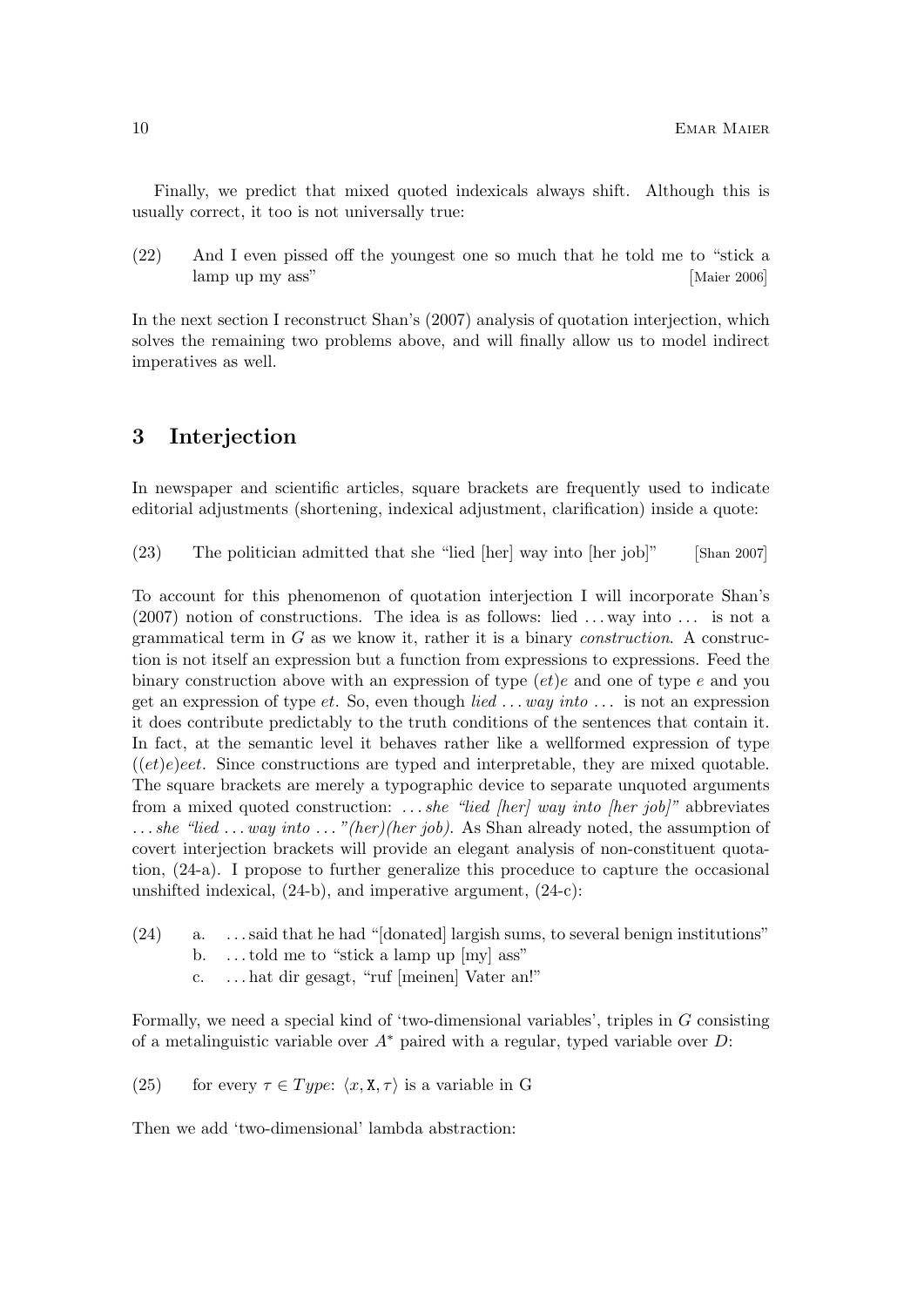$$
\langle \lambda x\sigma, \lambda \mathbf{X} \varphi, \tau_1 \tau_2 \rangle
$$

$$
\lambda \langle x, \mathbf{X}, \tau_1 \rangle \quad \langle \sigma, \varphi, \tau_2 \rangle
$$

According to our very first binary composition rule in section 2.1, combining expressions involves concatenation of the alphabetic surface representations and function application of the semantic components. Now that we have meta-variables and abstraction over alphabetic representations we can redefine composition in the surface dimension as function application as well. This means that simple lexical items like fool should be considered as (primitive) constructions, like  $\langle \lambda x. x \rangle$  fool, fool,  $et$ . The new more general binary branching composition rule is:

$$
\langle \gamma(\sigma), \varphi_1(\varphi_2), \tau_1 \rangle
$$
  

$$
\langle \gamma, \varphi_1, \tau_2 \tau_1 \rangle \quad \langle \sigma, \varphi_2, \tau_2 \rangle
$$

Let's see how we the enhanced grammar derives a proper representation for  $(24-b)$ . I'll briefly describe the derivation bottom up. We can assume that the lexicon contains a construction  $stick \dots up \dots$ . In the bottom of the tree we combine that lexical construction with an underspecified x's ass and a lamp to get the property stick a lamp up x's ass. Binding the free variable with a lambda, we get a complex construction: *stick a lamp up... ass.* Applying mixed quotation gives the semantic object that w refers to as 'stick a lamp up  $\ldots$  ass'. This semantic object, represented by the presuppositional X below, is indeed of the right type to take a possessive like  $my^6$ 

$$
\langle \text{``} \cap \gamma \cap \text{''}, \varphi_1, \tau_2 \tau_1 \rangle \quad \langle \sigma, \varphi_2, \tau_2 \rangle
$$

 $6$ The fact that this quotation external argument is represented in brackets inside the quotation is but a typographic accident that can be captured by a special composition rule:  $\langle \text{``}\cap \gamma([\cap \sigma \cap]) \cap \text{''}, \varphi_1(\varphi_2), \tau_1 \rangle$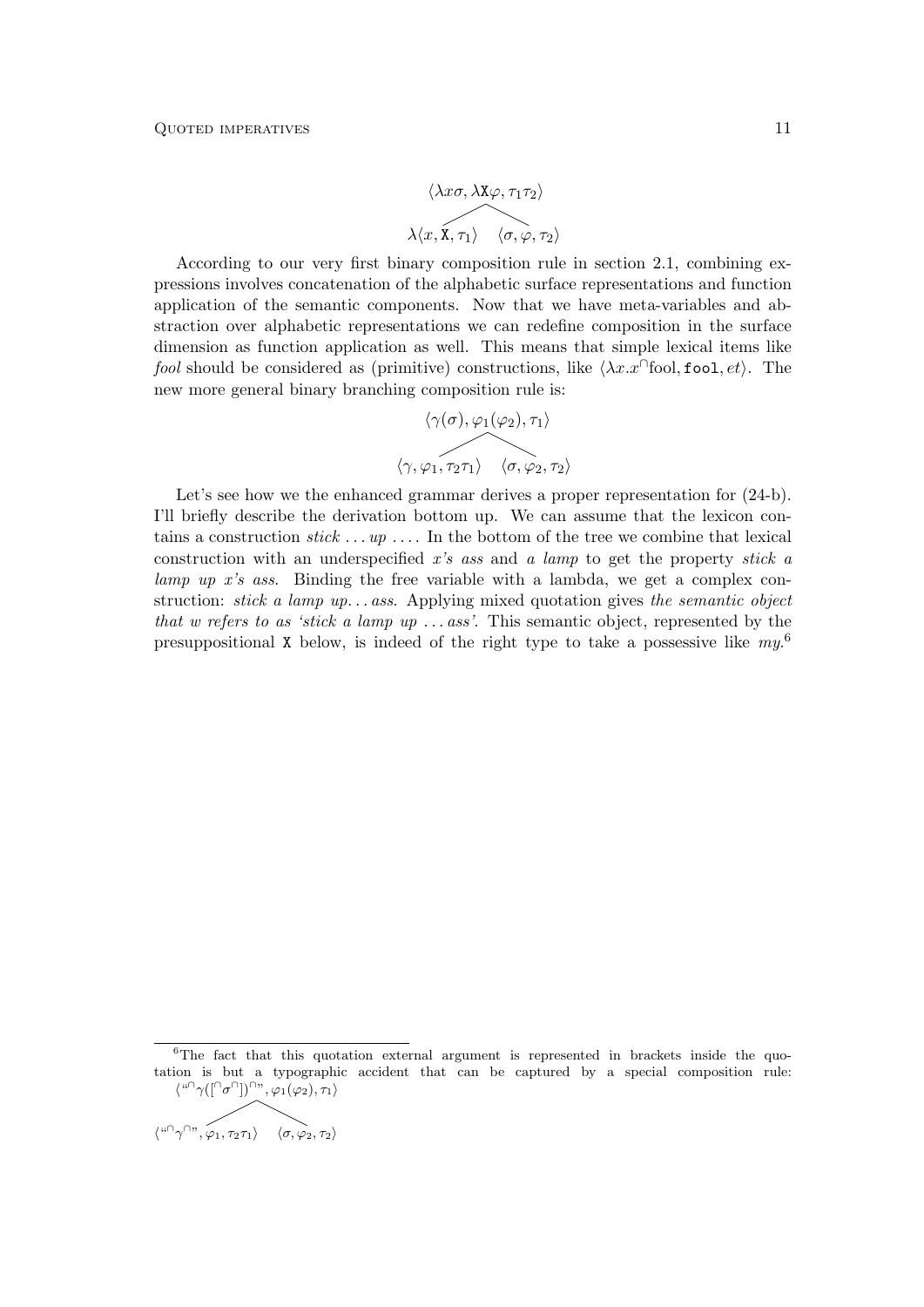

### 4 Imperatives

With all the quotational machinery in place we return to imperatives. The idea is simple: instead of making imperatives shiftable by say, we let imperatives keep their regular semantics but allow them to be mixed quoted in an indirect discourse. As a first approximation, the Japanese example might be analyzed as something like: I was told by the boss that "finish!" that work by tomorrow.

The first problem is a familiar one: to mixed quote something it must be semantically interpretable, or at least have a definite semantic type. So what, if anything, is the type of finish!? To answer this question we have to adopt some kind of semantic analysis of imperative mood. Let's take Schwager's (2006) modal approach. Take a simple command like go!. The starting point of this analysis is that go! means you must go. Formally, the ingredients are a deontic modal operator IMP; a silent subject, by default equivalent to you; and a some presuppositions meant to restrict the proper contexts of use of the IMP operator to those where the speaker is qualified to perform a proper speech act of ordering (e.g. IMP $\varphi$  pressupposes I am an authority wrt the content of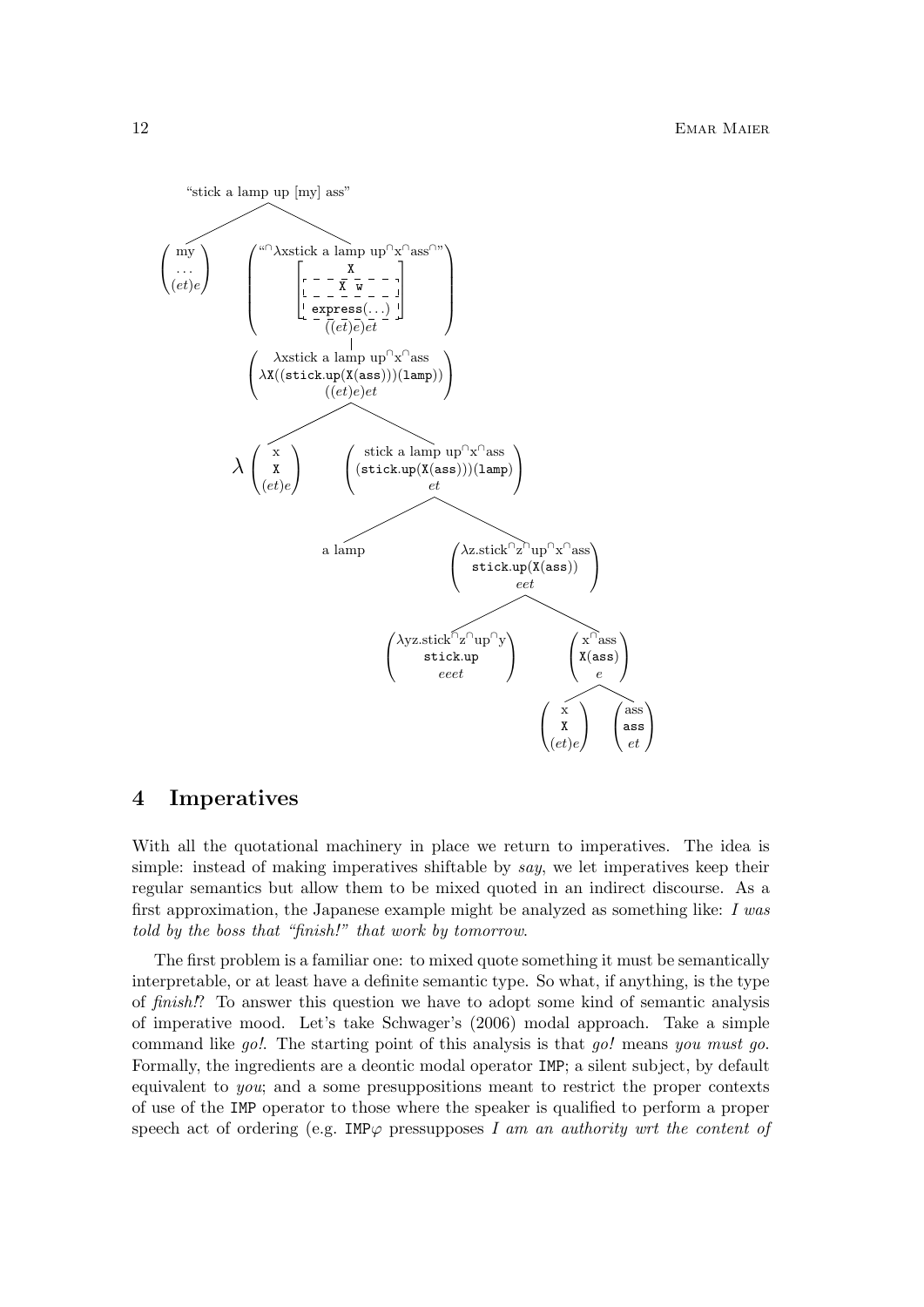$\varphi$  and I do not already know that  $\varphi$  is true). Ignoring for now the performativity presuppositions, imperatives are handled as follows in G:



- b. semantics:
	- $\begin{bmatrix} 1 \end{bmatrix}$   $\begin{bmatrix} 1 \end{bmatrix}$   $\begin{bmatrix} 1 \end{bmatrix}$  $c := \text{addressee}_c$
	- (ii)  $\begin{bmatrix} \text{IMP}\varphi \end{bmatrix}^c :=$  the proposition that in all worlds compatible with speaker<sub>c</sub>'s domands  $\begin{bmatrix} \mathbb{I} \alpha \mathbb{I}^c \end{bmatrix}$  is two. demands  $\llbracket \varphi \rrbracket^c$  is true

Imperatives now express propositions, type  $t$ , and hence can be mixed quoted without problem. Note that to represent the crucial examples of section 1 (with unshifted indexical arguments) we will have to rely heavily on our interjection brackets:

| (27) | a.          | "[ashita] made ni [sono] shigoto-o yare" to<br>jooshi-ni         |                         |
|------|-------------|------------------------------------------------------------------|-------------------------|
|      |             | that work-Acc do-Imp Comp boss-by<br>tomorrow until              |                         |
|      |             | iwaremashita                                                     |                         |
|      |             | was told-Polite                                                  |                         |
|      |             | 'I was told by the boss to "finish [that] work by [tomorrow]"    | $\lceil cf. (2) \rceil$ |
|      | b.          | Hans hat dir doch gestern schon gesagt, "ruf [meinen] Vater an!" | [cf. (3)]               |
|      | $c_{\cdot}$ | John said "call [his] mom!"                                      | $\lceil cf. (4) \rceil$ |

c. John said "call [his] mom!"

The derivations of the structures in  $(27)$  are all rather similar to that of the *stick a* lamp up  $[my]$  ass example, but let's zoom in on  $(27-b)$ . From the lexical construction ruf... an of type eet, a 2D variable of type  $(et)e$ , and the et predicate Vater we generate the property ruf x Vater an. Following  $(26)$ , we add a silent addressee indexical as the subject, and then an imperative operator to get the command  $Rufx$  Vater an!. Abstracting the previousy introduced variable we get the construction we have been denoting as  $ruf.$ .. Vater an. Mix quoting yields the semantic object that y refers to as 'Ruf... Vater an!'. Finally, this presupposition trigger combines with meinen to complete the complement clause.

To evaluate my mixed quotation approach to indirect imperatives, let's compare it with the alternative Oshima-Schwager-Crnic&Trinh-treatment in terms of fully indirect discourse (cf. section 1). Although my analysis is still rather sketchy (cf. section 5 below), there are already two areas where it shows a marked advantage.

First and foremost is the automatic shifting of indexical parameters under quotation. In section 1 I pointed out that a truly indirect analysis of the Japanese example requires the introduction of a monster to shift the two indexical parameters inherent in the logical form of an imperative command. To recap, *shigoto-o yare!* as a main clause imperative means that the actual speaker commands the actual addressee to do the work, but embedded in a report like (2) it means that the reported speaker (boss)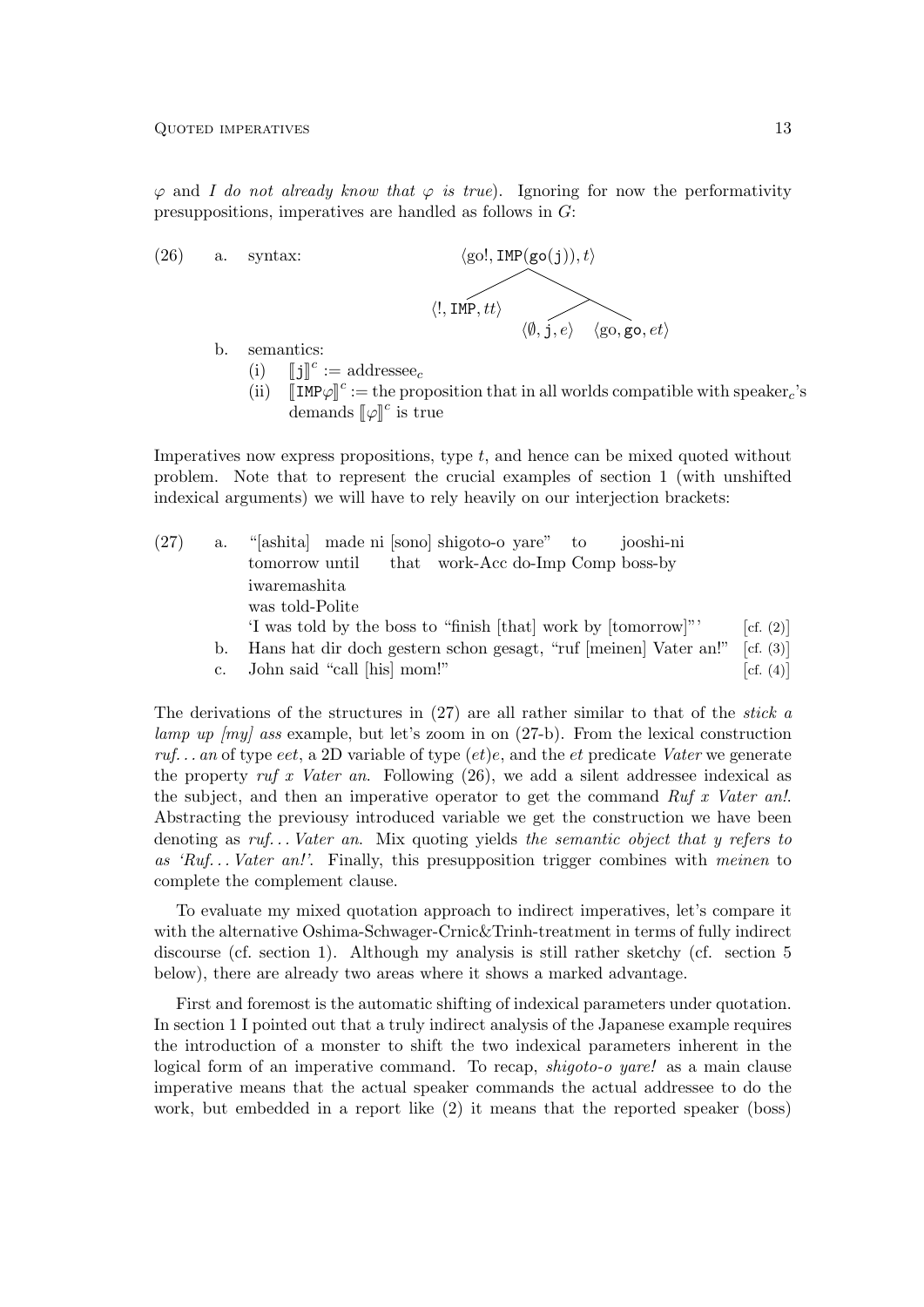commanded the reported addressee (me) to do it. The current analysis already predicts this behavior. As illustrated in 2.2, the general mixed quotational meaning shift from X to what the reported speaker referred to as 'X' shifts the reference of indexicals to the reporting context. In non-pathological<sup>7</sup> contexts the effect is rather similar to that of a monster, but it falls out of the much more general mechanism for capturing quotation.

A second, more tentative advantage of a quotational analysis is the blocking of  $wh$ -movement with indirect imperatives, as illustrated in  $(5)$  repeated below:

(28) \*Who did John say call at 3PM

A crucial step in the argumentation that a report complement is semantically indirect rather than direct, is showing that it allows wh-movement: indirect speech allows it, direct speech blocks it (e.g. Schlenker, 2003; Anand and Nevins, 2004):

(29) a. What did Otto say I am b. \*What did Otto say, "I am"?

Strictly speaking our semantics blocks movement out of a mixed quoted phrase as well, which would explain the infelicity of  $(28)$ . This cannot be the whole story though, because there are Japanese examples of indirect imperatives with wh-in-situ question formation, which should likewise be blocked in direct and mixed quotation:

| (30) | $Taro_i$ -wa yatu <sub>i</sub> -no uti-ni nanzi-ni                                           | ko-i | to | itta no ka?             |
|------|----------------------------------------------------------------------------------------------|------|----|-------------------------|
|      | Taro-Top to his house at what time come-Imp Comp said?                                       |      |    |                         |
|      | 'What time <sub>1</sub> did Taro <sub>2</sub> say to come to his <sub>2</sub> house $t_1$ ?' |      |    | $[$ (Oshima, 2006, 13)] |

Technically, the current system generates well-formed representations for both, and hence ultimately fails to explain the infelicity of  $(28)$ :

(31) a. Who<sub>i</sub> did John say "call  $\left[\begin{array}{c} t_i \end{array}\right]$  at 3PM!" b. Taro<sub>i</sub>-wa "[yatu<sub>i</sub>]-no uti-ni [nanzi]-ni Taro-Top "to.[his].house at.[what.time] come-Imp" Comp said ? ko-i" to itta no ka?

However, all is not lost. In the absence of further data, I hypothesize that the infelicity of (31-a) is of a pragmatic nature, perhaps due to a constraint that penalizes interjection of mere traces, or a more general constraint that restricts the application of covert interjection to a certain class of expressions, including  $(in situ)$  wh-phrases, pronouns and standard indexicals. Note that to avoid massive overgeneration, some pretty severe restrictions on covert mixed quotation and interjection are required in any case, but this will have to be left for future research.

<sup>&</sup>lt;sup>7</sup>In the presuppositional view, the reference of mixed quoted expression is ultimately a matter of pragmatics. Hence, pathological cases are contexts where a reported speaker is known to misuse I to refer to the color blue, and go home! as a name for his dog. Mixed quoting these terms will shift them to the reported speaker's intended referents rather than just shifting  $I$  to the speaker of the reported context.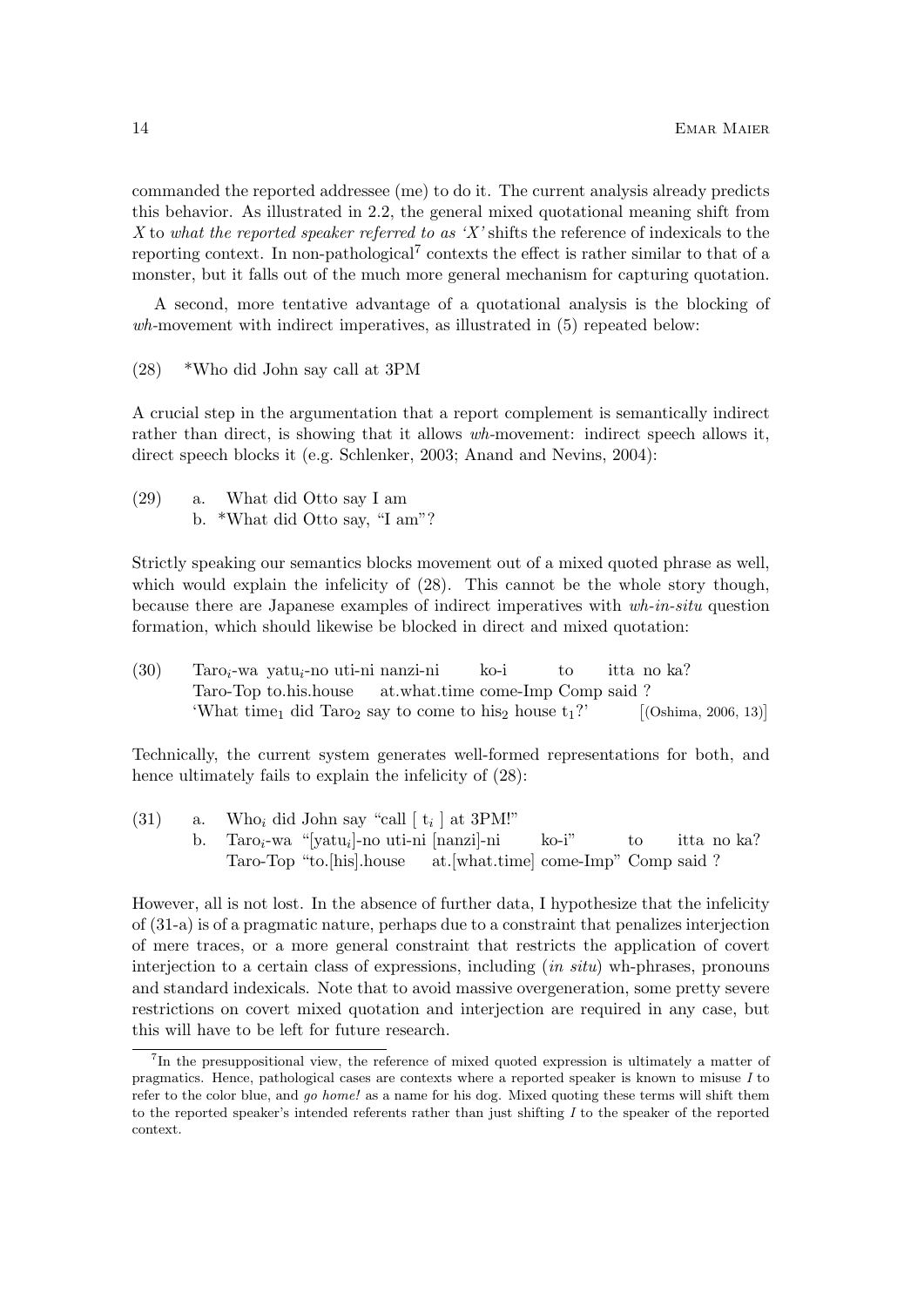## 5 Conclusions

My central claim is that embedded imperatives are mixed quoted. To substantiate this claim I've brought together three independently motivated semantic theories, viz. presuppositional mixed quotation from Geurts and Maier (2005), propositional imperatives from Schwager (2006), and interjection as quoted constructions from Shan (2007). According to my proposal, an embedded imperative like Hans hat dir doch gestern schon gesagt, ruf meinen Vater an has the logical form Hans hat dir doch gestern schon gesagt, "ruf *[meinen]* Vater an!". A specific benefit of the analysis is that it takes care of the observed shifting of indexical imperative parameters without resorting to monsters.

A number of loose ends remain. Most importantly: how to restrict the overgeneration from the covert application of the two powerful and opposing mechanisms of quotation and interjection? In future work I intend to explore the possibility of a set of pragmatic constraints, with principles like avoid shifting perspective (to encode a preference for simple indirect speech, and prevent  $\frac{f''}{g}$ . and use mixed quote if relevant features would get lost in indirect paraphrase. It remains to be seen if the system will then be able to offer some insights into the more subtle language specific restrictions on apparent imperative embedding and shifting.

### References

- Abbott, Barbara (2005) "Some notes on quotation", in P. de Brabanter (ed.), Hybrid Quotations (Belgian Journal of Linguistics 17), John Benjamins, pp. 13–26.
- Anand, Pranav (2006) De de se, Ph.D. thesis, MIT.
- Anand, Pranav and Andrew Nevins (2004) "Shifty Operators in Changing Contexts", in R. Young (ed.), Proceedings of SALT XIV, CLC, Cornell, NY.
- Crnic, Luka and Tue Trinh (2008) "Remarks on Embedded Imperatives", Sinn und Bedeutung 13, Stuttgart.
- Davidson, Donald (1979) "Quotation", *Theory and Decision* 11, 27–40, reprinted in Davidson (1984).
- Davidson, Donald (1984) *Inquiries into truth and interpretation*, Clarendon Press, Oxford.
- Geurts, Bart and Emar Maier (2005) "Quotation in Context", in P. de Brabanter (ed.), Hybrid Quotations (Belgian Journal of Linguistics 17), John Benjamins, pp. 109–28.
- Kamp, Hans (1981) "A Theory of Truth and Semantic Representation", in J. A. Groenendijk, T. Janssen and M. Stokhof (eds.), Formal Methods in the Study of Language, Foris, Dordrecht.
- Kaplan, David (1989) "Demonstratives", in J. Almog, J. Perry and H. Wettstein (eds.), Themes from Kaplan, Oxford University Press, New York, pp. 481–614.